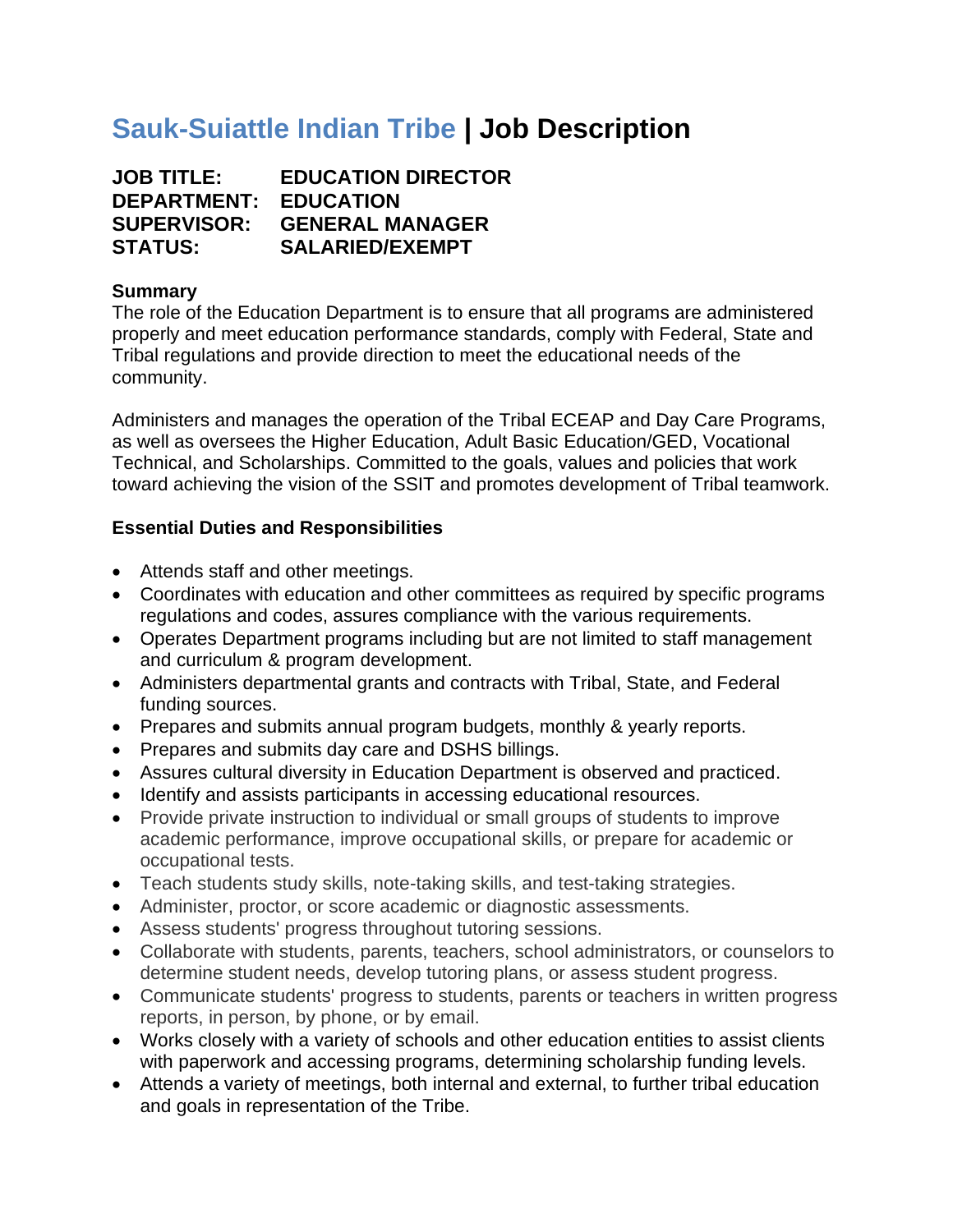- Develops, updates, monitors library for checkouts, adequacy of materials and related matters.
- Maintain confidentiality of records.
- Other duties as assigned.

## **Supervisory Responsibilities**

Supervises all education department employees.

#### **Qualifications**

To perform this job successfully, an individual must be able to perform each essential duty satisfactorily. The requirements listed are representative of the knowledge, skill, and/or ability required. Reasonable accommodations may be made to enable individuals with disabilities to perform the essential functions.

#### **Education and/or Experience**

- Bachelor's Degree in Education required, Master's Degree in Education preferred.
- Two to three years' experience managing a Preschool and/or Daycare.
- Budgeting and grant writing experience preferred.

## **Computer Skills**

To perform this job successfully, an individual should have knowledge of Word Processing software, Spreadsheet Software, Access Software, and Publisher Software.

#### **Language Skills**

Ability to read, analyze and interpret general business periodicals, professional journals, technical procedures, or governmental regulations. Ability to write reports, business correspondence, and procedure manuals. Ability to effectively present information and respond to questions from groups of managers, clients, customers, and the general public.

#### **Mathematical Skills**

Ability to add, subtract, multiply, and divide in all units of measure, using whole numbers, common fractions, and decimals. Ability to compute rate, ratio, and percent to draw and interpret bar graphs.

# **Reasoning Ability**

Ability to apply common sense understanding to carry out instructions furnished in written, oral, or diagram form. Ability to deal with problems involving several concrete variables in standardized situations.

# **Certificates, Licenses, Registrations**

- Current and valid Washington State driver's license.
- Adult & Children First Aid/CPR, Blood Pathogen training.
- Must be able to pass a Criminal History Background Check per 25 USC.

# **Physical Demands/Work Environment**

The physical demands and work environment described here are representative of